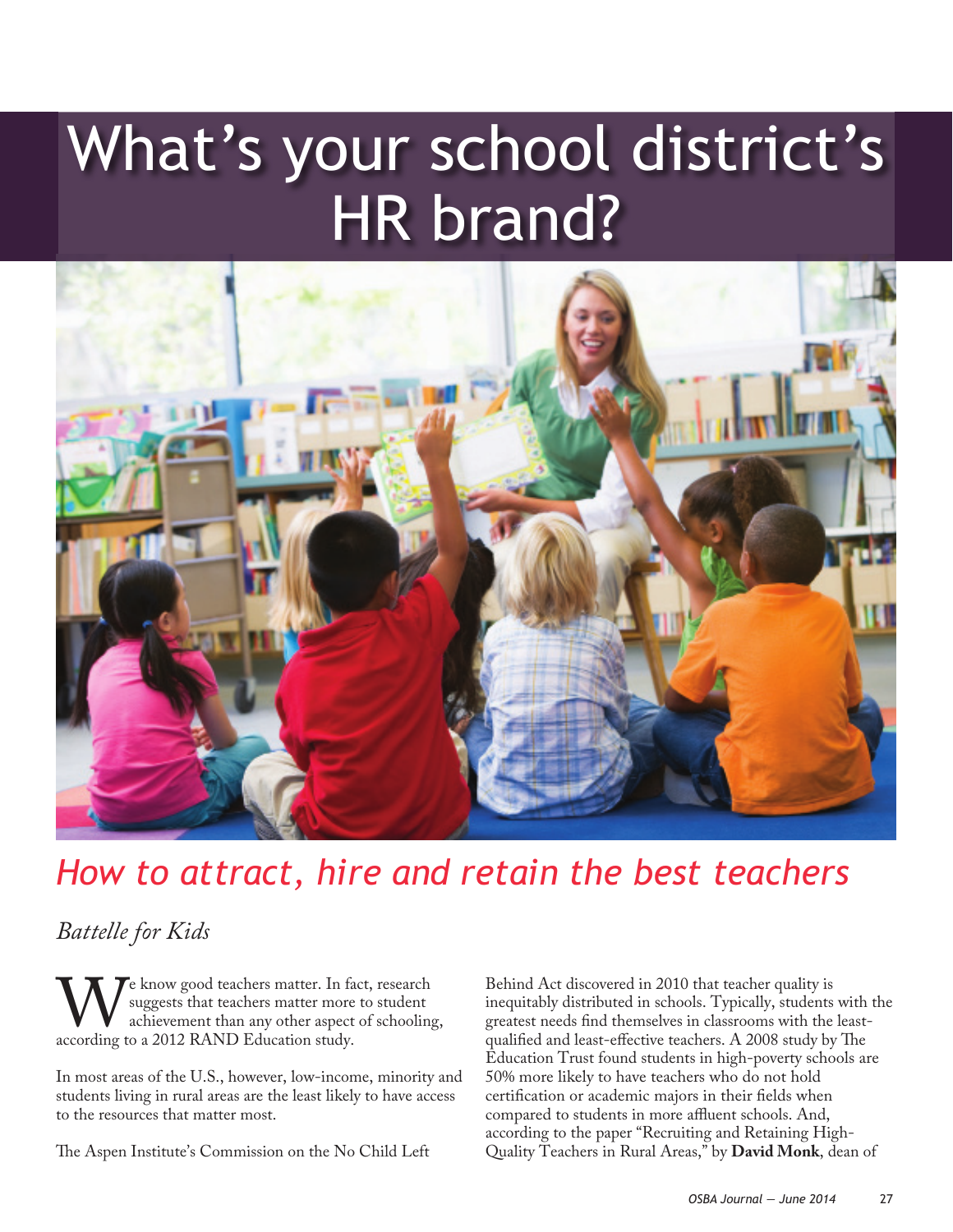Pennsylvania State University's College of Education, "rural schools have a below-average share of highly trained teachers."

So how do we find, grow and retain great teachers especially in areas where students need the most support?

Districts across the country are re-imagining their recruitment and hiring practices, and in the process examining their human resources (HR) brand.

For the districts profiled in this article, the approach to HR branding and recruiting is not solely about creating awareness of open positions — it's centered on reaching talented educators interested in beginning their careers and/or growing professionally and making an impact on students' lives.



### **Case in point: Tulsa Public Schools, Oklahoma**

As the second largest district in Oklahoma, Tulsa Public Schools (TPS) employs more than 7,000 staff across 88 campuses. Nearly 34,500 (or 84%) of the district's 41,000 students qualified for free or reduced-priced lunch as of 2012.

During the 2012−2014 school years, TPS developed a multiyear recruitment campaign to build its brand, showcase the great things happening in the district and find qualified candidates to serve in a growing number of classrooms by:

- creating awareness of career opportunities among preservice and practicing teachers, associations and partner organizations that recommend candidates;
- building a network of candidates within Oklahoma and surrounding states;
- fostering relationships with student teachers;
- telling TPS' story as the district of choice in Oklahoma, including the advantages of building a life in the greater

Tulsa area;

- building current instructional and noninstructional staff's ability to reinforce this messaging and serve as district ambassadors;
- promoting clear job descriptions and simplifying the online application process;
- streamlining human resources systems and introducing an intentional selection process, including candidate screening, interviewing, evaluating/scoring, hiring, onboarding and retention.

As part of the campaign, TPS created a suite of materials to showcase the district and Tulsa community in a positive light, including:

- a brochure to share with potential teacher candidates, parents, community leaders and foundation representatives (**http://bit.ly/1pla3bj**);
- a poster series to place in education colleges across Oklahoma and surrounding states to attract pre-service teachers considering employment opportunities (**http:// bit.ly/1hqkthq**) (**http://bit.ly/potesh**);
- an enhanced careers website with improved functionality and design that builds the case for why educators should consider a career at TPS (the site feeds into the online application process);
- recruitment event materials traveling banners, signs, promotional pieces and others — that appeal to recent graduates who are passionate about improving student outcomes;
- advertising in local, regional and national education and business publications to reach target candidates and put the district on the map.

These efforts have helped the district introduce a process, be intentional about its efforts and establish a brand, clear voice and cohesive presentation across all recruitment platforms. The recruitment campaign has helped the district:

- build internal morale and pride, and reinforce its commitment to excellence and supporting teachers by displaying recruitment materials featuring TPS educators in every district building;
- establish relationships with 19 colleges and universities in Oklahoma and surrounding states from which TPS' most effective teachers are recruited;
- strengthen existing relationships with four in-state universities that provide student teachers;
- <sup>l</sup> participate in 23 recruitment events during the 2013−14 school year;
- receive 952 applications and hire 420 teachers from September 2012 through August 2013.

In 2014, Battelle for Kids earned awards on Tulsa Public Schools' behalf for the recruiting brochure and marketing campaign from the Academy of Interactive and Visual Arts and Ohio School Public Relations Association.